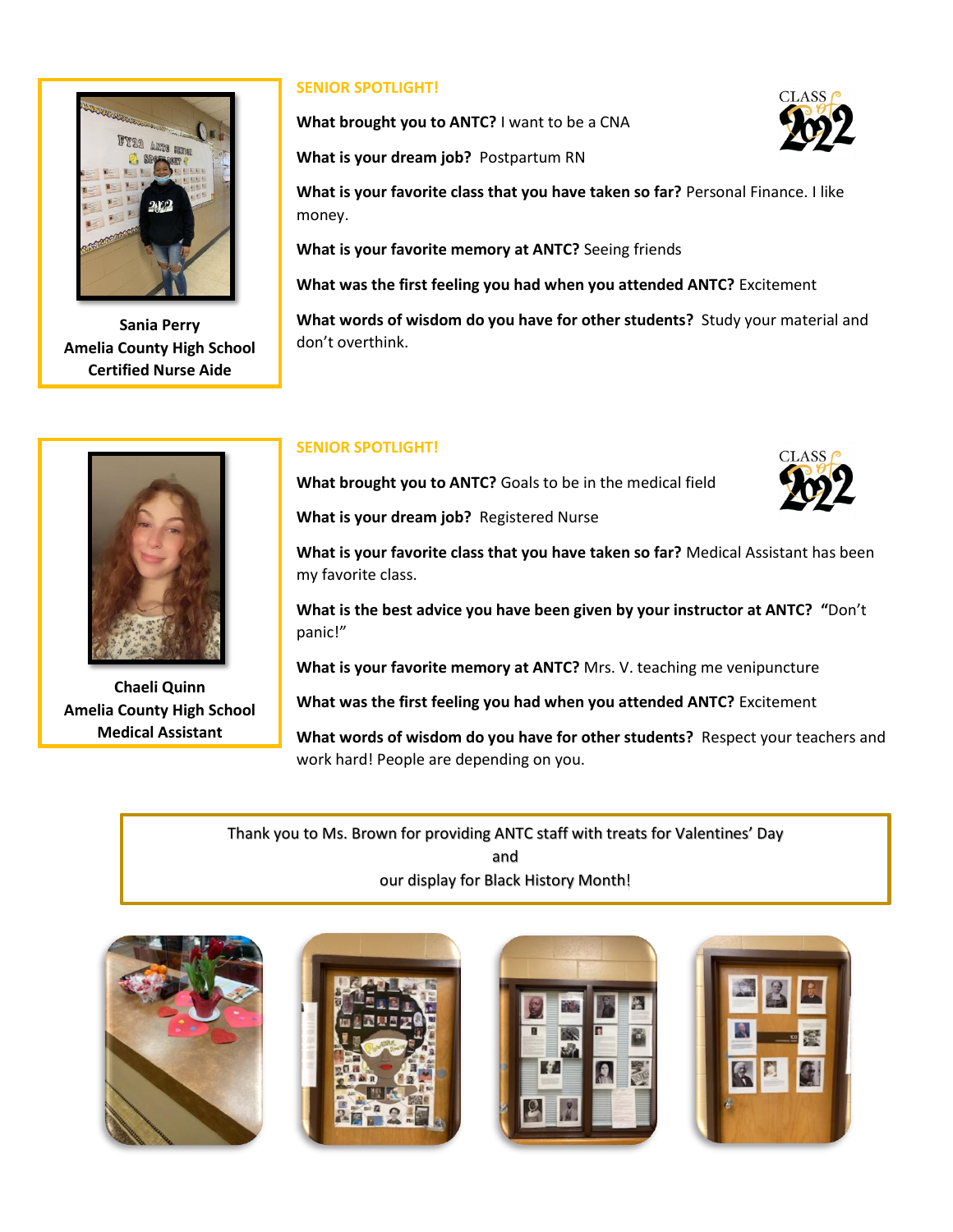### **Auto Body…Vehicle Assessment**

Assessment starts by looking at how the impact was made. The direction of impact will change how the body bends and flexes, which will result in different underlying damage. The body of a vehicle is built as a self-supporting piece, then bolted to a frame that carries the engine, drivetrain and suspension components. All parts of the body contribute to its structure, so damage to one body part can affect the tire vehicle.



#### **Health Sciences…Presentation**

Thank you to Ms. Valerie Watson, Director of the Southside Area Health Education Center for her presentation regarding the top health careers and resources for career growth.